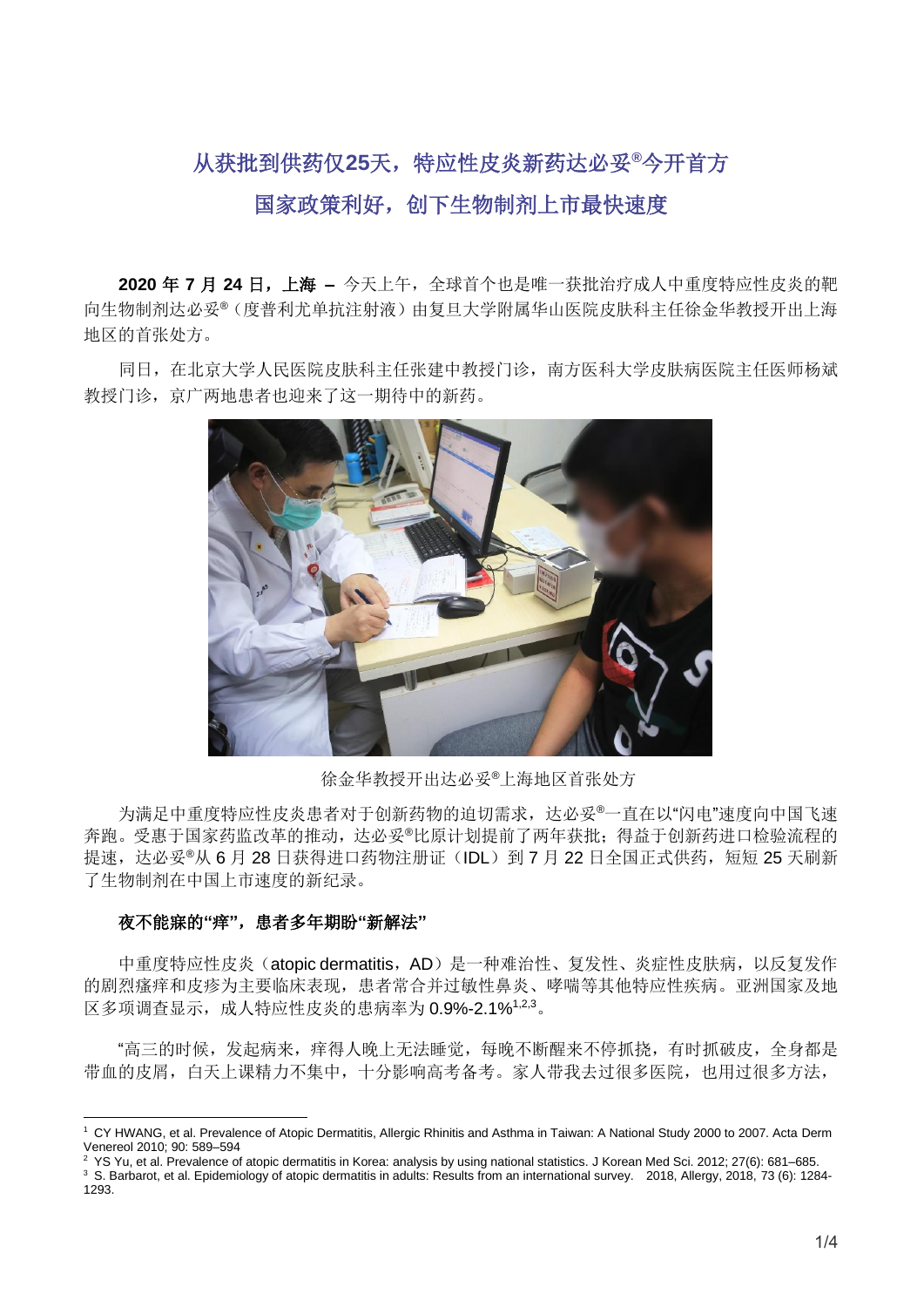可是一直没有得到有效的治疗。"胡同学谈及自己特应性皮炎疾病路途:"患病后对学习与生活的影响很 大,这一路让我的心理状态很畸形,心态是既自卑又散漫,对生活失去了信心。"多数中重度特应性皮 炎患者存在由皮肤开裂、结痂和渗液等引起的疼痛和不适症状,如得不到有效控制,会影响患者的情 绪和心理状态,导致焦虑、抑郁以及孤独感。



特应性皮炎患者接受注射

## **"**闪电**"**速度造福患者,创新生物制剂加速上市

徐金华教授表示:"目前特应性皮炎的治疗方法是根据病人的病情来制定,以外部用药如局部外用 糖皮质激素,口服糖皮质激素和免疫抑制剂为主,但是激素治疗是一把双刃剑,长期用药可能会带来 副反应,仍缺乏有效且安全的手段。作为一项针对性疗法,达必妥®的获批上市具有划时代的意义,不 仅能够在使用后强效、快速、持续地缓解瘙痒、皮损等症状4,5,6,7,同时作为全人源单抗,极少诱发体内 获得性免疫反应,抗药抗体的发生率较低,与安慰剂的整体安全性相似,可以有效改善患者生存质量, 为患者带来全新的希望。"

<sup>4</sup> Simpson E L, Bieber T, Guttman-Yassky E, et al. Two phase 3 trials of dupilumab versus placebo in atopic dermatitis[J]. New England Journal of Medicine, 2016, 375(24): 2335-2348.

<sup>5</sup> Silverberg J I, Yosipovitch G, Simpson E L, et al. Dupilumab treatment results in early and sustained improvements in itch in adolescents and adults with moderate-to-severe atopic dermatitis: analysis of the randomized phase 3 studies SOLO 1 & SOLO 2, AD ADOL, and CHRONOS[J]. Journal of the American Academy of Dermatology, 2020.

<sup>6</sup> Blauvelt, Andrew, et al. "Long-term management of moderate-to-severe atopic dermatitis with dupilumab and concomitant topical corticosteroids (LIBERTY AD CHRONOS): a 1-year, randomised, double-blinded, placebo-controlled, phase 3 trial." *The Lancet* 389.10086 (2017): 2287-2303.

<sup>7</sup> de Bruin - Weller, M., et al. "Dupilumab with concomitant topical corticosteroid treatment in adults with atopic dermatitis with an inadequate response or intolerance to ciclosporin A or when this treatment is medically inadvisable: a placebo - controlled, randomized phase III clinical trial (LIBERTY AD CAFÉ)." *British Journal of Dermatology* 178.5 (2018): 1083-1101.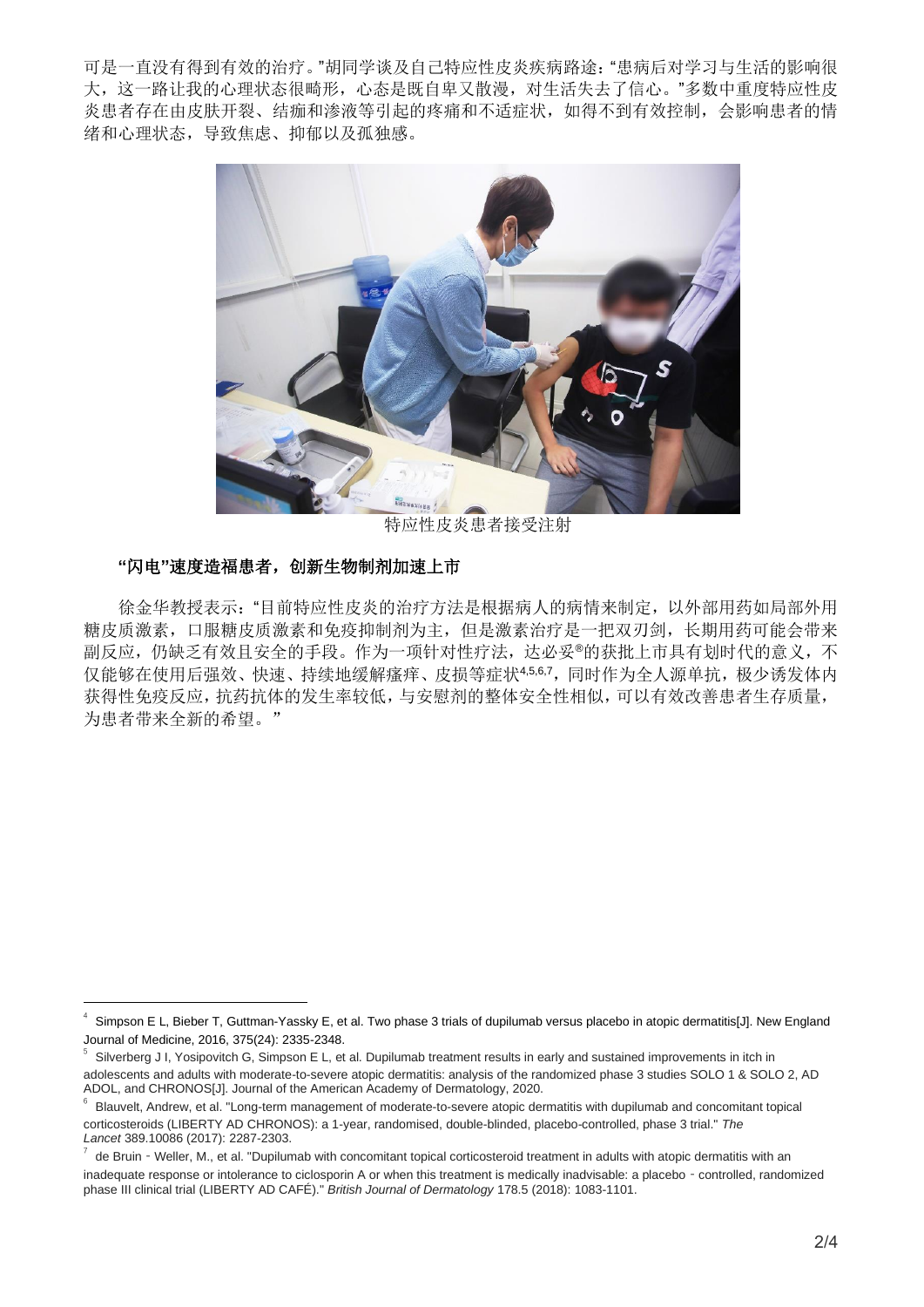

达必妥®(度普利尤单抗注射液)创下生物剂最快上市速度

作为创新生物制剂,不同于许多传统的化学药物主要通过肝肾代谢,达必妥®不经由肝肾消除。除 此之外,达必妥®不用进行一般生物制剂需要的用药前检查,其有效性和安全性已获多项临床研究及真 实世界研究证实。得益于"国九条"政策,2019年2月,达必妥®被引进博鳌超级医院皮肤病临床医学中 心,在接受注射治疗的患者中同样体现出良好的安全性和耐受性。很多患者通过中国 AD 之家等患者 组织了解到这一消息后,都纷纷表达了对达必妥®早日上市的期待。

"在国家优先审评审批的政策激励下,创新原研药的引进一直在创造'中国速度',此次达必妥®引进 的速度更是远超业内期待,是国家加速创新药物以造福中国患者的有力践行。"徐金华教授说。

不断提速的药监机制加速了临床急需创新药的上市。上海市食品药品检验所业务科主任史晓晔表 示:"这次的新纪录源于我们不断加快探索针对生物制剂的创新机制,为达必妥®这样的创新药开辟绿 色通道,作为国家药监局治疗类单抗质量控制重点实验室,面对不断加快的创新药上市速度,在技术 上和人才上做好应对和储备,以高超的技术、优质的服务,在最短时间内保质保量完成进口法定检验, 希望尽全力让广大中国患者早一天用上创新药。"

赛诺菲特药全球事业部中国区总经理王柏康表示:"我们很自豪用短短 25 天实现达必妥®在中国的 获批上市,这个业界新标杆离不开政府各级监管部门包括上海海关和上海市食品药品检验所对于创新 药上市的大力支持,以及合作伙伴的积极配合。赛诺菲秉持患者为先,科学领先的理念,携手镁信健 康共同推出'关爱必达'患者关爱项目,以减轻患者的经济负担,使达必妥®惠及更多患者。"

| 城市  | 医院名字                 |
|-----|----------------------|
| 上海市 | 复旦大学附属华山医院           |
| 上海市 | 复旦大学附属华山医院东院         |
| 上海市 | 复旦大学附属中山医院           |
| 上海市 | 华东医院                 |
| 上海市 | 上海第二医科大学附属仁济医院东院     |
| 上海市 | 上海第二医科大学附属瑞金医院       |
| 上海市 | 上海复旦大学附属华山医院北院       |
| 上海市 | 上海交通大学医学院附属第九人民医院    |
| 上海市 | 上海交通大学医学院附属仁济医院(西院区) |

## 附:达必妥**®**(度普利尤单抗注射液)上海诊疗地图

(达必妥®为处方药物,请谨遵医嘱使用,如需向专业医师咨询相关问题,可前往各医院问询)